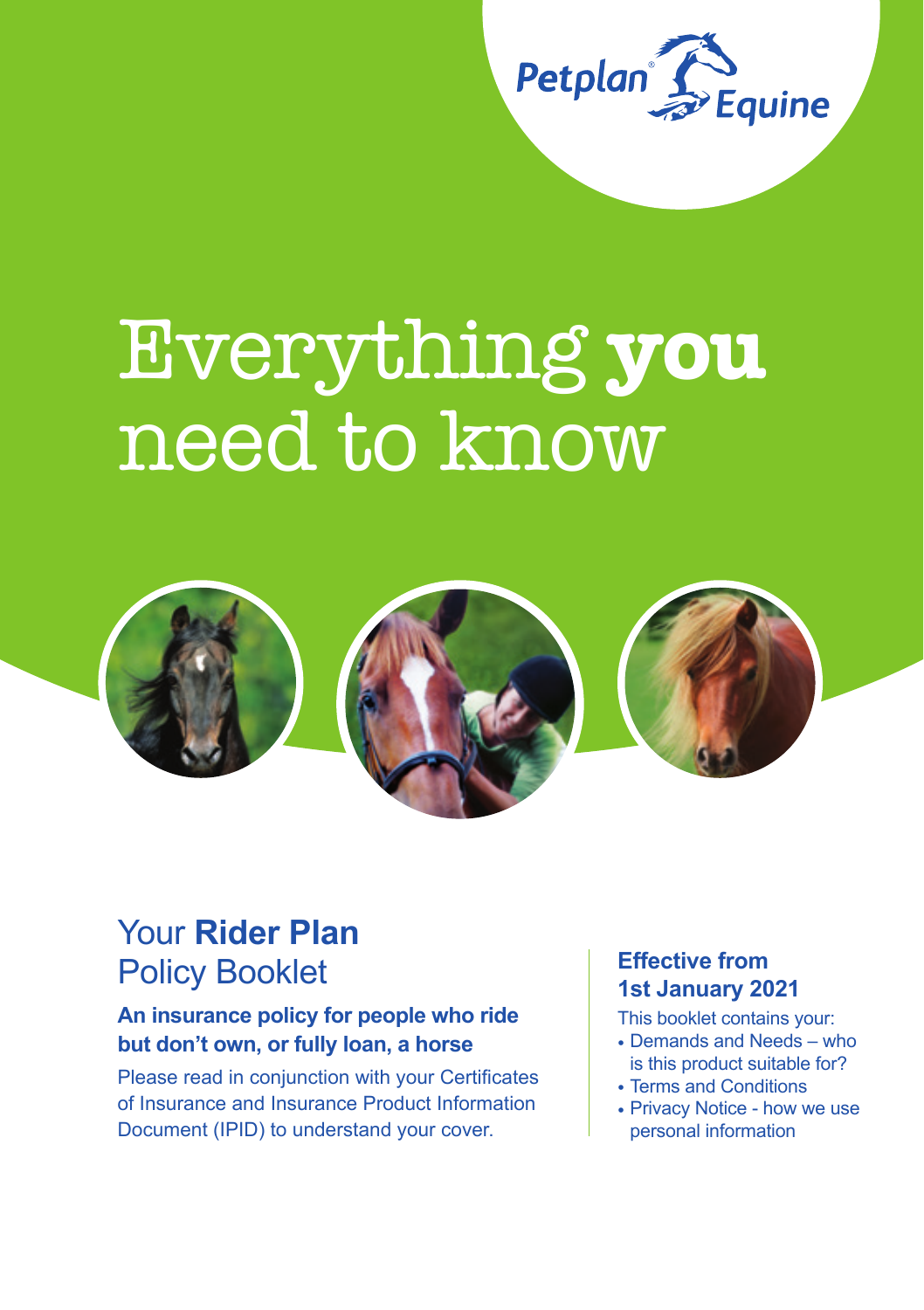## Welcome

## Dear policyholder,

Thank you for insuring with Petplan Equine, we're delighted you're part of the family.

If you need us we'll be here to help. We do all we can to make the claims process as quick and easy as possible so you can count on prompt and caring service from our experienced staff when you need it most.

The details of the cover your policy provides are included in this booklet as well as useful information to make claiming as straightforward as possible.

The Petplan Equine Team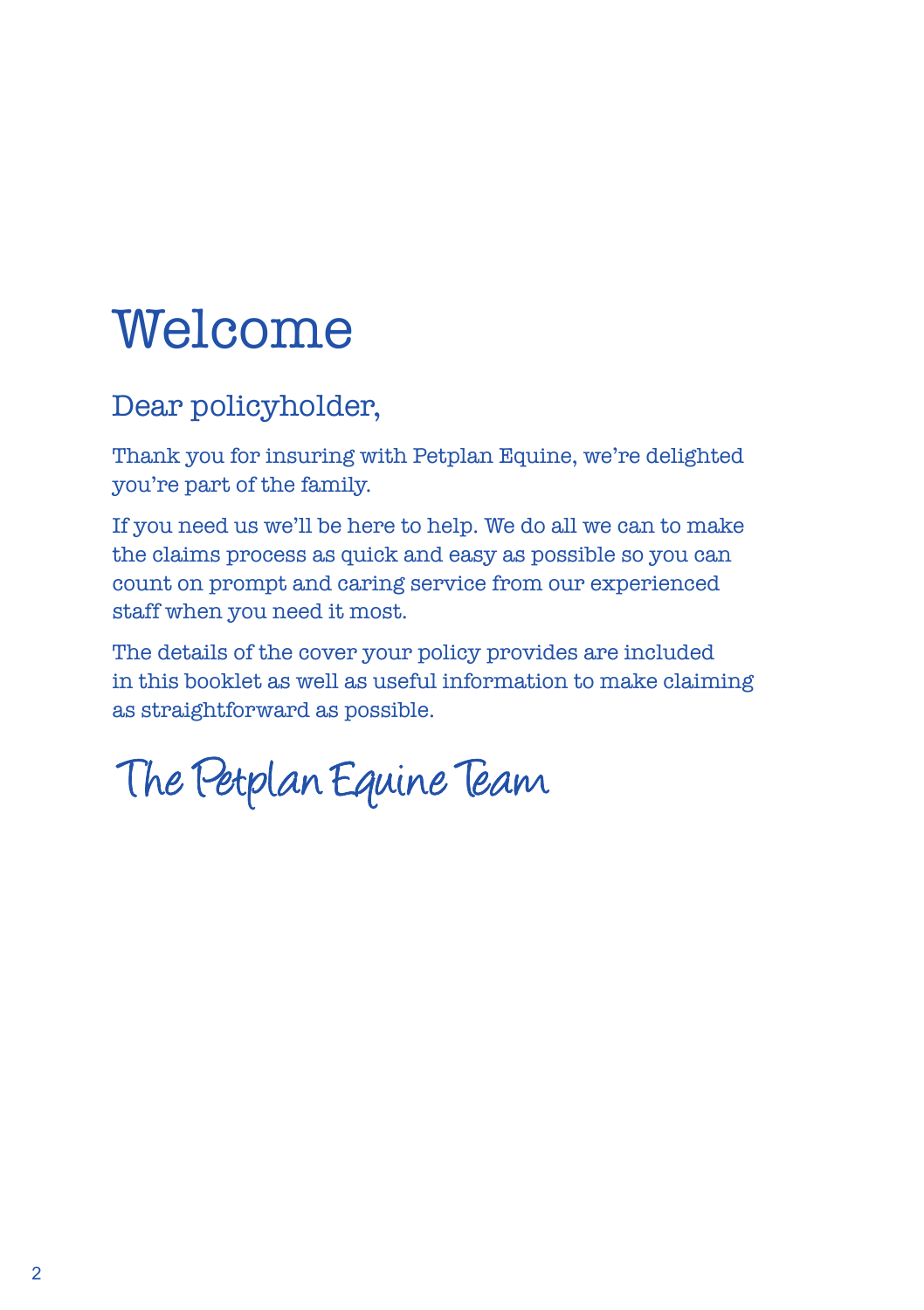

## Contents:

| Demands and Needs - who is this product suitable for?        | 4  |
|--------------------------------------------------------------|----|
| <b>Terms and Conditions</b>                                  | 4  |
| Definitions                                                  | 4  |
| General conditions that apply to all sections of your policy | 5  |
| Personal Accident (Section 1)                                | 6  |
| Riding Equipment (Section 2)                                 | 7  |
| Emergency Veterinary Fees (Section 3)                        | 8  |
| Third Party Liability (Section 4)                            | 9  |
| Custodial Liability (Section 5)                              | 10 |
| General exclusions that apply to all sections of your policy | 11 |
| Claiming                                                     | 12 |
| Making a complaint                                           | 13 |
| <b>Financial Services Compensation Scheme</b>                | 13 |
| Privacy Notice - How we use personal information             | 14 |
| How to contact us                                            | 16 |

**Please contact us if you require a copy of this booklet in large print or Braille**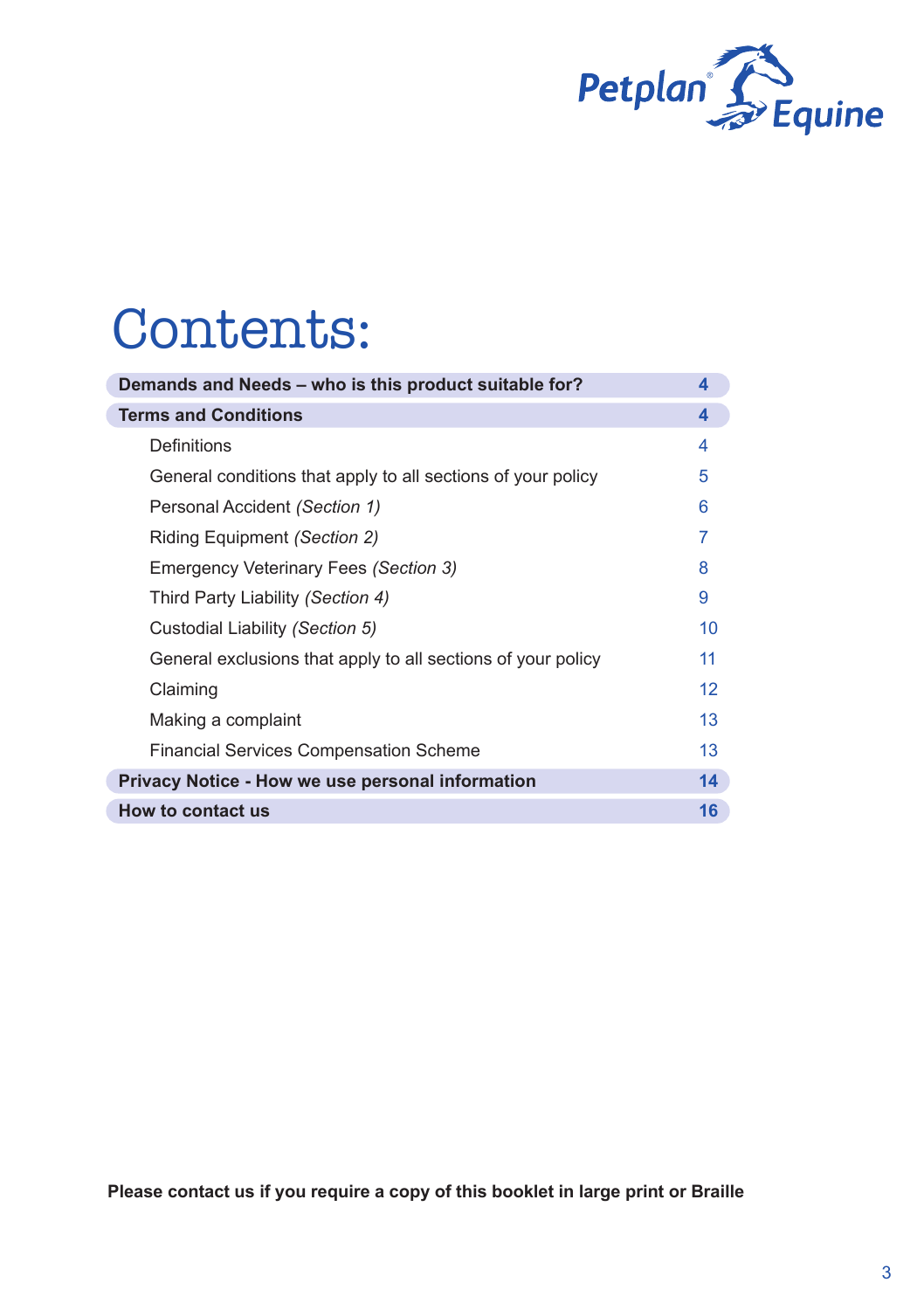Petplan Equine does not provide advice or any personal recommendation about the insurance products offered.

#### **Demands and Needs – who is this product suitable for?**

This product meets the demands and needs of a person who rides horses, but doesn't own or fully loan a horse, and who while riding a horse wants cover for personal accident (if he/she is injured) and legal protection should a third party incident happen.

## Your Terms and Conditions

#### **Written in Plain English**

**The details of your cover are outlined in these Terms and Conditions.** These Terms and Conditions are part of **your** insurance contract. The other parts of **your** contract are **your Certificates of Insurance** and **your** written, internet or telephone application. To understand exactly what **your** insurance contract covers **you** must read **your Certificates of Insurance** and **Insurance Product Information Document**, together with these Terms and Conditions. **We recommend you check your cover and contact us as soon as possible if this is not as expected.**

#### **Definitions**

If **we** explain what a word means, that word has the same meaning wherever it appears in these Terms and Conditions. For ease, you'll see that these words appear in bold throughout.

| <b>Certificates of Insurance:</b> | The printed documents showing the Policy Details, Person Details and any extra exclusions                                                                                                                                                                                                                                                  |
|-----------------------------------|--------------------------------------------------------------------------------------------------------------------------------------------------------------------------------------------------------------------------------------------------------------------------------------------------------------------------------------------|
|                                   | and requirements that apply to your policy.                                                                                                                                                                                                                                                                                                |
| Clinical sign(s):                 | A change(s) in the <b>horse's</b> normal healthy physical state, condition, appearance, or bodily<br>function.                                                                                                                                                                                                                             |
| Excess:                           | The excess is the amount you pay. The excesses that apply to your cover are shown on<br>your Certificate of Insurance.                                                                                                                                                                                                                     |
| <b>Full loan:</b>                 | Where you are the only person responsible for the horse's care. For the purpose of this<br>insurance, you are responsible for the horse's care when you are carrying out the care and<br>when you are paying a person to care for the horse (for example, but not limited to full livery<br>or part livery).                               |
| Horse:                            | Any horse or pony that you do not own or have on full loan.                                                                                                                                                                                                                                                                                |
| Immediate family:                 | Your husband, wife, civil partner, parent, parent-in-law, brother, brother-in-law, sister,<br>sister-in-law, child or stepchild.                                                                                                                                                                                                           |
| Injury:                           | Physical damage or trauma caused immediately by an accident. Not any physical damage or<br>trauma that happens over a period of time.                                                                                                                                                                                                      |
| <b>Maximum benefit:</b>           | The most we will pay as shown on your Certificate of Insurance.                                                                                                                                                                                                                                                                            |
| Policy year:                      | The time during which we provide cover as shown on your Certificate of Insurance. This is<br>normally 12 months but can be less if your policy has been cancelled.                                                                                                                                                                         |
| <b>Riding:</b>                    | Riding, driving, leading, mounting, dismounting and handling a <b>horse</b> and travelling in any<br>horse-drawn vehicle.                                                                                                                                                                                                                  |
| <b>Riding equipment:</b><br>UK:   | Saddles, bridles, rugs, riding tack, hats, boots, jodhpurs, jackets and body protectors.<br>The United Kingdom, the Isle of Man and the Channel Islands.                                                                                                                                                                                   |
| Vet:                              | A Veterinary Surgeon who is registered with the RCVS (Royal College of Veterinary<br>Surgeons).                                                                                                                                                                                                                                            |
| <b>Veterinary treatment:</b>      | The cost of the following when required to treat an injury:<br>a) Any consultation, examination, advice, test, diagnostic procedure, surgery and nursing<br>carried out by a vet, a veterinary nurse or another member of the veterinary practice under<br>the supervision of a vet, and<br>b) Any medication legally prescribed by a vet. |
| We. us. our:                      | Allianz Insurance plc.                                                                                                                                                                                                                                                                                                                     |
| You, your:                        | The person named as the Insured Person on your Certificate of Insurance.                                                                                                                                                                                                                                                                   |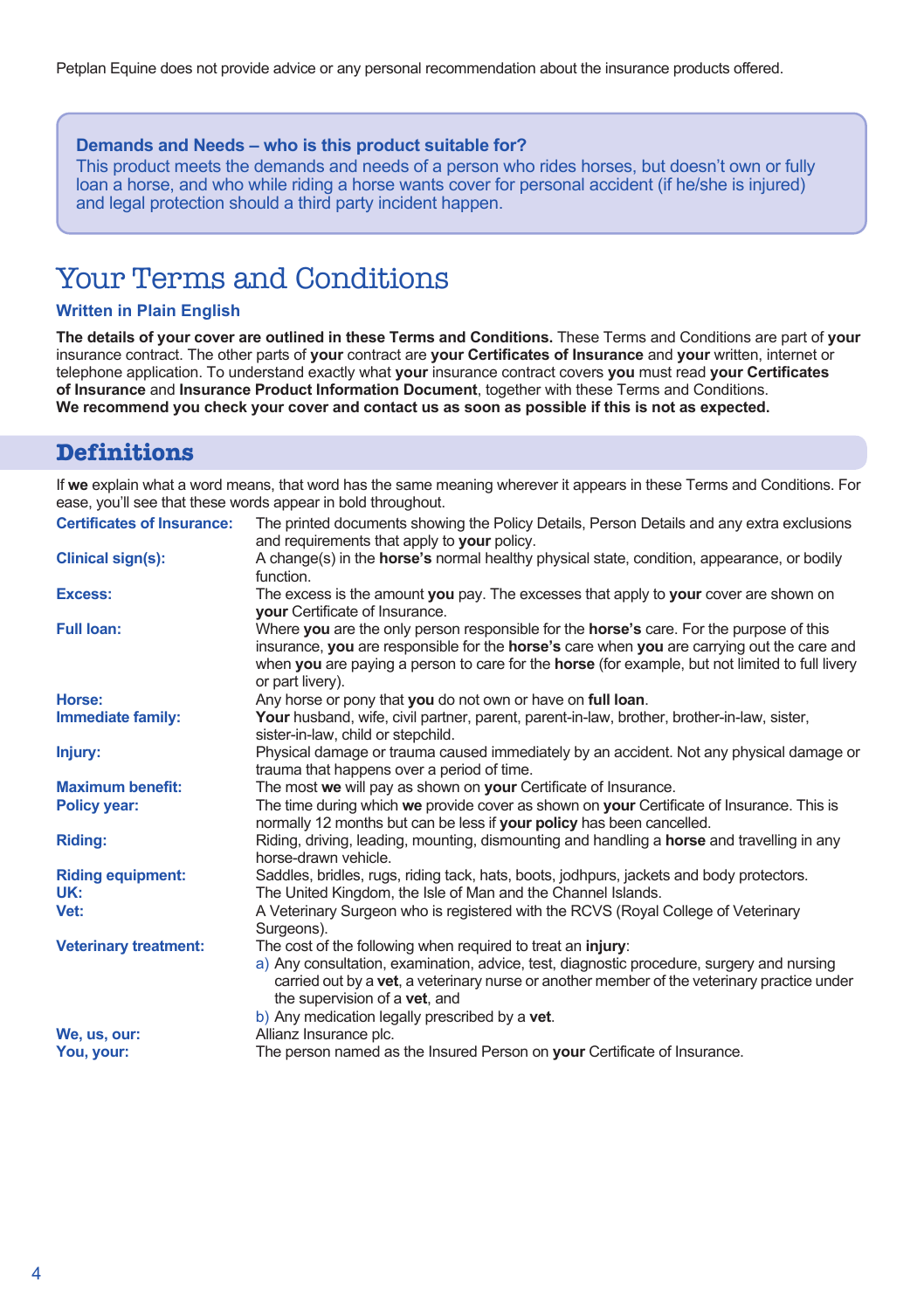## **General conditions that apply to all sections of your policy**

#### **1. Conditions of the policy:**

**You** must keep to the 'General conditions that apply to all sections of your policy' and the conditions stated under each section to have the full protection of **your** policy. If **you** do not, and the condition **you** have not kept to relates to a claim, **we** can refuse the claim.

#### **2. Taking care:**

Throughout the **policy year you** must take reasonable care:

- Of any **horse you** are **riding**,
- To prevent accidents, **injury**, loss, theft or damage, and • To understand the **horse's** usual behaviour to make
- sure **you** have the experience, and are able, to ride him/her.

If there is a disagreement between **you** and **us** as to what reasonable care is, an animal welfare organisation or **vet** who **we** and **you** agree is independent can be appointed and both parties agree to accept this person's opinion. **We** will pay any costs relating to this.

#### **3. Paying your premium:**

- **a)** This policy is only in force if **you** pay the premium. If **you** pay the yearly premium in Direct Debit instalments and **you** miss an instalment, **you** will have to pay the outstanding amount within 10 days of the date the instalment was due to be paid. If **we** do not receive **your** payment within 10 days of the date the premium was due, **your** insurance will automatically stop and **we** will make no further claim payments.
- **b)** When **we** settle **your** claim, if there is any premium overdue **we** will deduct the amount outstanding from the claim.

#### **4. Renewing your policy:**

If **you** pay **your** premium by Direct Debit instalment, when **your** policy is due for renewal **we** will renew it for **you** automatically. **We** will write to **you** before the policy expires with full details of **your** premium and policy conditions for the next **policy year**. If **you** do not want to renew this policy let **us** know before **your** renewal date.

#### **5. Changes at renewal:**

- **a)** If **we** offer to renew **your** policy **we** can change the premium, excesses and policy Terms and Conditions.
- **b)** We have the right not to invite renewal and we will notify **you** in writing before **your** renewal date if **we**  decide to do this.
- **c)** If, after **we** offer to renew **your policy**, **you** tell **us**  about something that happened during an earlier **policy year** which could lead to a claim, **we** can change the premium and Terms and Conditions backdated to the date **your policy** renewed.

#### **6. Providing the information we ask for:**

Throughout the policy **you** must keep **us** informed of certain information. The information **we** need is stated in **your** policy documents; this can change so make sure **you** check any new documents **we** send **you**. If **you** don't provide the full and accurate information it could result in a claim not being paid or can affect the cover **we** provide.

#### **7. Changes during the policy year:**

Changes will only be made to **your** policy at renewal; **we** will not change the cover **we** provide during the **policy** year, unless:

- **You** decide to change **your** cover.
- **You** did not tell **us** about something when **we**  previously asked.
- **You** provided **us** with inaccurate information when previously asked, regardless of whether or not **you** thought it was accurate at the time.

#### **8. Young Rider - the renewal after the rider's 18th birthday:**

The Young Rider plan is only available to people under the age of 18 years. Where a rider is covered under this plan at the renewal following their 18th birthday, the policy will be changed into the rider's name and they will become the policyholder. At the same time cover will be changed to the Basic plan.

#### **9. Claiming:**

*Further details about making a claim can be found on page 14 of this Policy Booklet.*

- **a) You** must let **us** know as soon as possible if anything happens which could lead to a claim.
- **b) We** will not guarantee on the phone if **we** will cover a claim. **You** must send **us** a claim form that has been fully completed and **we** will then write to **you** with **our** decision.
- **c)** When **you** claim **you** agree to provide **us** with any information connected with the claim **we** ask for. If there is a charge for this, **you** must pay the charge.
- **d)** If there is any other insurance under which **you** are entitled to make a claim, if the claim is payable **we**  will only pay **our** share of the claim. **You** must tell **us** the name and address of the other insurance company and **your** policy number with them.
- **e)** If **you** have any legal rights against another person in relation to **your** claim, **we** can take legal action against them, in **your** name, at **our** expense. **You** must give **us** all the help **you** can and provide any documents **we** ask for.

#### **10. Jurisdiction:**

- **a)** The laws of England and Wales apply to this insurance contract.
- **b)** Unless **we** agree otherwise the language of the policy and all communications relating to it will be in English.

#### **11. Residence:**

**You** must live in the **UK**.

#### **12. Cancellation rights:**

- **a)** If, after receiving **your Certificates of Insurance** and full policy Terms and Conditions, **you** are not happy **you** have 14 days during which **you** can cancel the policy. If **you** cancel the policy within this time frame **you** will receive a full refund of any premium paid.
- **b) You** can cancel **your** policy at any time by calling or writing to **us** and **we** will give **you** a refund of the money **you** have paid for the cover after the cancellation date.
- **c) We** can cancel **your** policy at any time if **you** have been dishonest or fraudulent in any dealing with **us** or a **vet** has advised that **you** have been negligent towards any **horse you** are **riding**. **We**  will give **you** 7 days' notice in writing to the last address **you** have given **us** and **we** will give **you** a refund of any money **you** have paid for cover after the cancellation date.

#### **13. Cover following cancellation of the policy:**

If **your** policy is cancelled or comes to an end for any other reason all cover will stop on the date the policy is cancelled/ends and no further claims will be paid.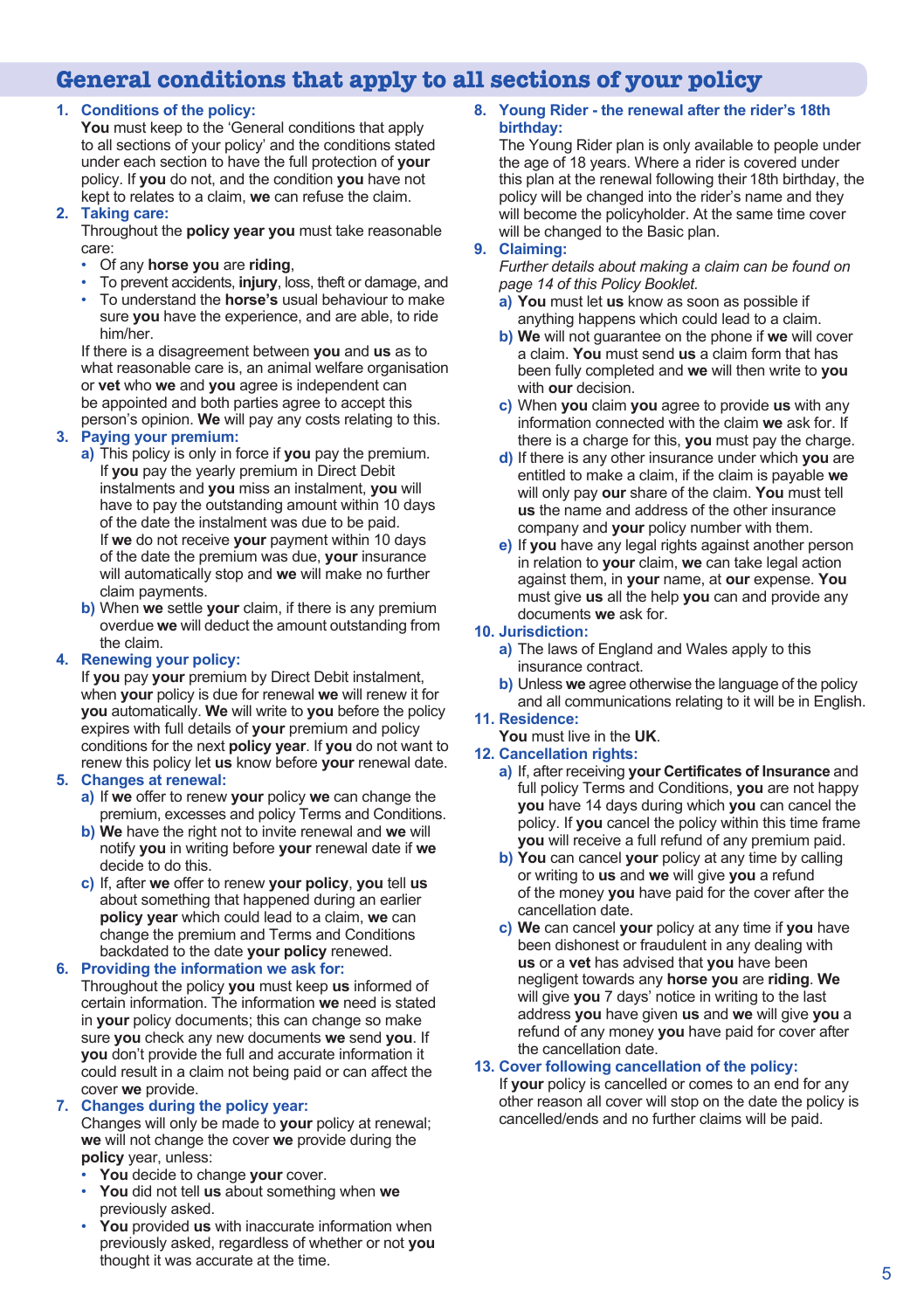#### **Cover**

If **you** have paid **your** premium, **we** will provide cover for the sections of cover shown on **your Certificates of Insurance**. The cover applies in the **UK**.

### SECTION 1 - Personal Accident

#### **What we will pay**

If **you** are injured, die or have to stay in hospital due to an accident that happens while **you** are **riding** a **horse**, during the **policy year**, **we** will pay up to the amount stated in the List of Cover.

#### **What you pay**

- For each accident:
- The first £50 of dental treatment
- The first 4 weeks of tuition fees

| <b>List of Cover</b>                                                                                                                                                                                                                                                                                                                                        | <b>Young Rider</b>    | <b>Basic</b>          | <b>Deluxe</b>         |
|-------------------------------------------------------------------------------------------------------------------------------------------------------------------------------------------------------------------------------------------------------------------------------------------------------------------------------------------------------------|-----------------------|-----------------------|-----------------------|
| <b>Death</b><br>1.                                                                                                                                                                                                                                                                                                                                          | £5,000                | £10,000               | £20,000               |
| 2. Permanent blindness in one or both eyes                                                                                                                                                                                                                                                                                                                  | £10,000               | £10,000               | £20,000               |
| Permanent deafness in both ears<br>3.                                                                                                                                                                                                                                                                                                                       | £10,000               | £10,000               | £20,000               |
| 4. Loss of one or both hands or arms*                                                                                                                                                                                                                                                                                                                       | £10,000               | £10,000               | £20,000               |
| 5. Loss of one or both feet or legs*                                                                                                                                                                                                                                                                                                                        | £10,000               | £10,000               | £20,000               |
| <b>Permanent total disability</b><br>6.<br>If, as a result of the accident, you will never be able to carry out<br>any type of work.                                                                                                                                                                                                                        | £10,000               | £10,000               | £20,000               |
| 7. Temporary total disability<br>If, as a result of the accident, you cannot carry out all the duties<br>of your job.<br>If you do not have a job we will pay your medical expenses due<br>to your injury up to the weekly amount shown in this table.<br>If you are self-employed please refer to 'Conditions applying<br>to Personal Accident' - point 6. | <b>Not</b><br>covered | £50<br>each week      | £100<br>each week     |
| 8. Tuition fees<br>If you cannot attend your usual place of education as a<br>full-time student because of your injury we will pay for the cost<br>of a private tutor.                                                                                                                                                                                      | £2,500                | <b>Not</b><br>covered | <b>Not</b><br>covered |
| <b>Dental treatment</b><br>9.                                                                                                                                                                                                                                                                                                                               | £1,000                | £1,000                | £1,500                |
| 10. Hospital benefit<br>For each 24 hours you are in hospital.                                                                                                                                                                                                                                                                                              | £25                   | £30                   | £50                   |

*\*'Loss of one or both hands or arms' and 'Loss of one or both feet or legs' includes:*

*- Physical severance at or above the wrist or ankle, or*

*- The total and permanent loss of use of an entire hand, arm, foot or leg.*

#### **What we will not pay**

- **1.** Any amount if **your** death, permanent total disability, permanent blindness, permanent deafness or loss of hand(s), arm(s), feet or leg(s) happens more than 24 months after the date **you** were injured.
- **2.** Any amount for permanent total disability until at least 52 weeks after the date of the accident.
- **3.** The first 7 days of temporary total disability for each accident.
- **4.** More than 52 consecutive weeks of the temporary total disability benefit for each accident.
- **5.** More than 30 days' hospital benefit for each accident.
- **6.** Any amount for dental treatment which is not directly related to the riding accident.
- **7.** Any amount if **you** are under 5 years old or over 75 years old.
- **8.** Any extra amount because of a medical condition, **injury** or illness **you** had before this cover started.
- **9.** Any amount if the **injury** or death resulted from suicide, attempted suicide or **you** deliberately injuring yourself.
- **10.** Any amount if the **injury** or death was caused because **you** deliberately put yourself in danger, unless it was in an attempt to save someone's life.
- **11.** Any amount if the **injury** or death results from **you** being under the influence of alcohol.
- **12.** Any amount if the **injury** or death results from **you** taking a drug unless it was under proper medical supervision and not to treat any drug addiction.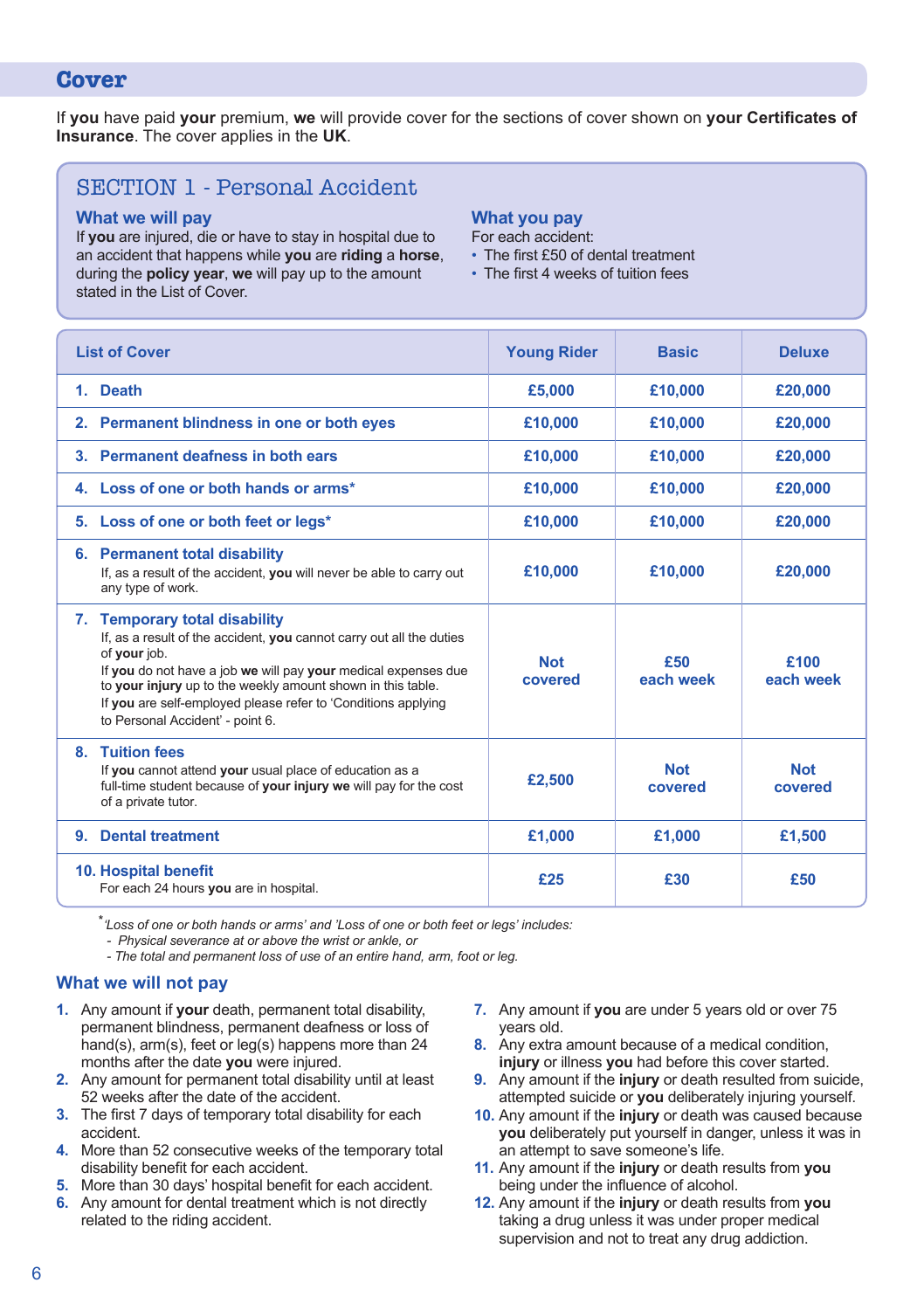#### **Conditions applying to Personal Accident**

#### **1. Timescales for making a claim:**

A claim must be submitted to **us** within the timescales stated below. If a claim is submitted after these times it will not be covered by the policy.

- For death, permanent blindness, permanent deafness, loss of one or both hands or arms or loss of one or both feet or legs a claim must be submitted within 30 months of the **injury** occurring.
- For permanent total disability and/or temporary total disability a claim must be submitted within 18 months of the **injury** happening.
- For tuition fees, dental treatment and/or hospitalisation a claim must be submitted within 12 months of the **injury** happening.

#### **2. Actions you must take:**

- **a)** If **you** are injured **you** must get medical attention as soon as possible.
- **b) You** must wear approved protective headgear at all times when **riding** a **horse**. This must be manufactured to BSEN1384:1997 with CE mark, EN1384:1996 with CE mark, PAS015:2011 with BSI kitemark, ASTMF1163;2004a with SEI mark, E2001 with Snell certification label or AS.NZ 3838:2006 with SAI global mark. If **you** do not comply with the above **we** will not pay any amount resulting from a head **injury**.

#### **3. Actions we may take:**

- **a) We** can appoint and pay for **our** own medical advisers to examine **you** as often as **we** feel is necessary.
- **b)** If **you** are over 65 **we** can ask **you** to provide **us** with a certificate of fitness to ride from a doctor. If **we** ask for this, **you** must provide it and if the doctor makes a charge for this, **you** must pay the charge.
- **c)** If an **injury** is worse because of an old **injury**, physical disability or condition that **you** had before the accident, **we** will only pay a percentage of **your** claim. The percentage will be based on the amount **your** old **injury**, physical disability, or condition affects, or is part of, **your** new **injury**.

#### If there is a disagreement between **you** and **us**  regarding to the percentage decided, a doctor who **we**  and **you** agree is independent can be appointed and both parties agree to accept this doctor's opinion. **We**  will pay any costs relating to this.

#### **4. Multiple disabilities:**

- **a)** If **you** suffer from more than one of the disabilities numbered 1, 2, 3, 4, 5 or 6 in the List of Cover, **we** will only pay one amount. The amount **we** will pay in total for all of the disabilities is limited to £10,000 for the Young Rider and Basic plans and £20,000 for the Deluxe plan.
- **b)** Once **we** have paid a claim for any of the disabilities numbered 2, 3, 4, 5 or 6 in the List of Cover, all cover for all of these stop. If **you** have another accident **you**  cannot claim for any of these disabilities.

#### **5. Permanent total disability:**

To claim for permanent total disability **your injury** must be so severe that **you** will never be able to carry out any type of work. **You** cannot claim under permanent total disability if **you** can no longer carry out **your** current profession but are capable of carrying out any other type of work. This is the case even if **you** need to retrain to carry out an alternative type of work.

#### **6. Temporary total disability - where you are selfemployed:**

If **you** are self-employed and have had to cancel work due to **your injury you** will need to provide evidence showing:

- The work had been arranged before the **injury**  occurred, and
- The dates of the work that **you** had to cancel due to the **injury** and the amount **you** would have been paid.

If **you** do not provide this information, **we** will only pay **your**  medical expenses due to **your injury** up to the weekly amount shown in the 'List of Cover' table.

## SECTION 2 - Riding Equipment

#### **What we will pay**

If **your riding equipment** is stolen, damaged or destroyed during the **policy year**, while **you** are riding a **horse** or travelling to, or from, the place **you** are **riding**, **we** will pay:

- The cost of repairing the **riding equipment** if it is damaged to bring it back to the same condition it was in before it was damaged, or
- The cost of replacing the **riding equipment** with the same or very similar **riding equipment**, if the cost of repair is more than it was worth, or it is stolen or destroyed.

#### **What you pay**

The **excess** shown on **your** Certificate of Insurance for each incident.

#### **What we will not pay**

- **1.** More than the **maximum benefit** for each incident.
- **2.** More than the **riding equipment** was worth at the time it was stolen or damaged.
- **3.** Any amount for stolen **riding equipment** unless there is proven forcible or violent entry to the premises or vehicle where the **riding equipment** was kept.
- **4.** Any amount for **riding equipment you** do not own.
- **5.** Any amount if the **riding equipment** is damaged or destroyed by wear and tear, the actions of moths, insects, vermin, pests or any other cause that happens slowly.
- **6.** Any amount if the **riding equipment** is damaged or destroyed when it is being cleaned, dyed, repaired or restored.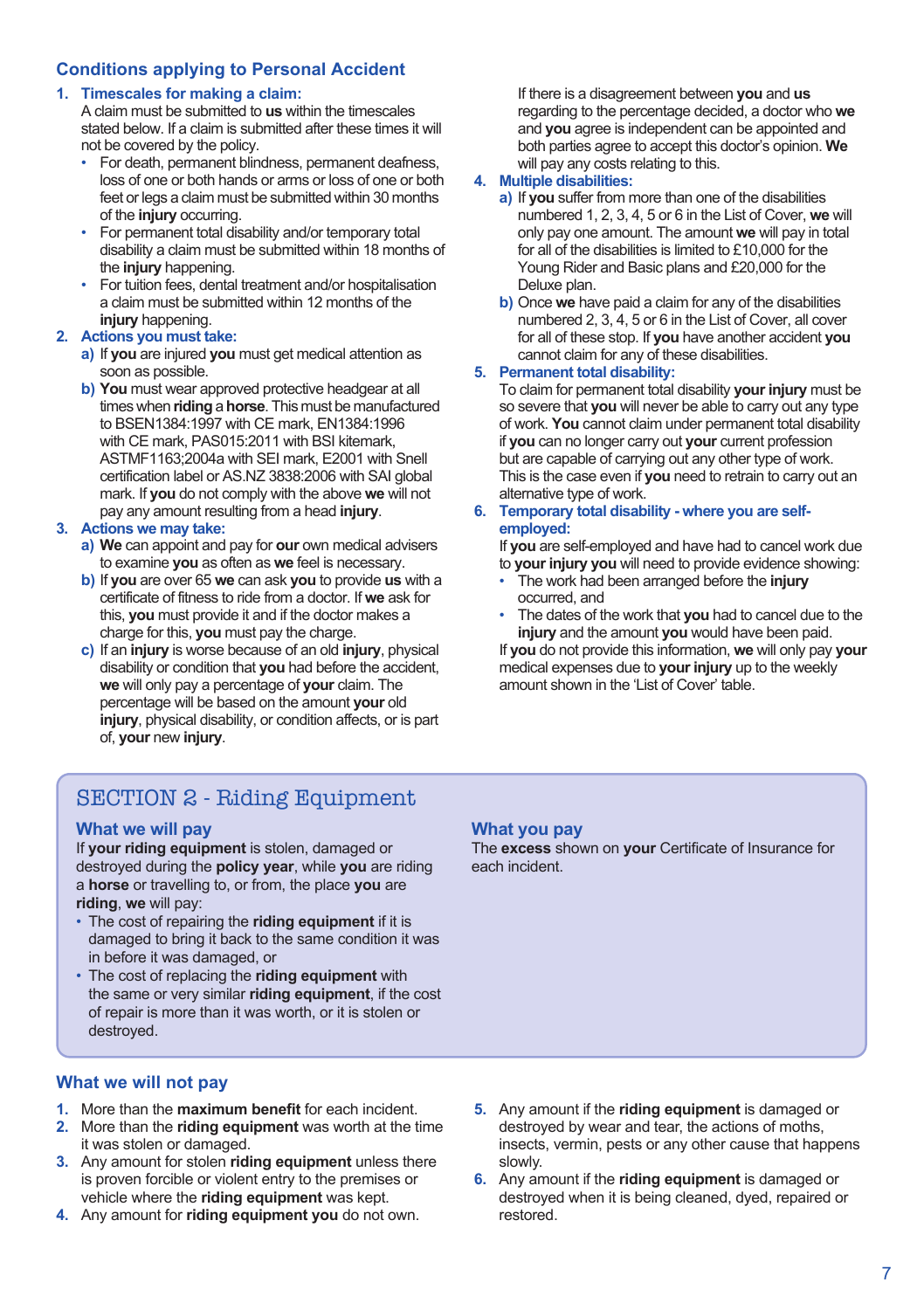#### **Conditions that apply to Riding Equipment**

#### **1. Timescales for making a claim:**

A claim must be submitted to **us** no later than 12 months after the loss or damage. Any claims received after this time will not be covered by the policy.

#### **2. Actions you must take:**

- **a) You** must notify the police as soon as **you** discover any of **your** property has been stolen or deliberately damaged and obtain a crime reference number.
- **b)** If **your riding equipment** is found, **you** must repay the full amount **we** have paid **you**.

#### **3. Security:**

When **your riding equipment** is left unattended it must be kept in:

- The locked boot or covered luggage area of a locked vehicle, or
- The house, bungalow, flat or other domestic building that **you** live in that has been locked with 5-lever mortise deadlocks on all doors, or
- A building or part of a building that **you** do not live in that has been locked with 5-lever mortise deadlocks on all doors and has steel bars or steel grids on all windows.

If **your riding equipment** is left unattended and it is stolen, or damaged during attempted theft, the claim will only be considered if the above security was in place at the time.

#### **4. Saddlery and tack worth more than £400:**

**We** will only pay more than £400 for any saddle or item of tack if **you** provide:

- Formal proof of purchase which shows the make, model, purchase price and the date of purchase, or
- A saddler's valuation, which shows the make, model and value of the item and the date the valuation was carried out. The saddler's valuation must have been carried out and submitted to **us** before the item is stolen, damaged or destroyed.

If **you** cannot provide the above the amount **we** will pay for that item is limited to £400.

## SECTION 3 - Emergency Veterinary Fees

#### **What we will pay**

If the **horse** is injured during the **policy year** because of an accident that happens when **you** are **riding** it and the **horse** needs immediate **veterinary treatment we** will pay:

- The cost of the **vet** attending the scene of the accident,
- The cost of **veterinary treatment** at the scene of the accident and for the following 24 hours,
- The cost of moving the **horse** from the scene of the accident to the place it is usually kept, and
- The cost of euthanasia by the **vet** at the scene of the accident and disposal of the **horse's** body.

#### **What we will not pay**

- **1.** More than the **maximum benefit** for each accident.
- **2.** The cost of treating any **injury** first showing **clinical signs** before the accident.
- **3.** Any amount if a **vet** does not attend the scene of the accident.
- **4.** The cost of a post-mortem examination and/or report.
- **5.** The cost of **veterinary treatment** for any **injury** that occurred as a result of an accident that happened before the **policy year**.
- **6.** The cost of any medicines or materials prescribed or supplied to be used more than 24 hours after the time of the accident.

The **excess** shown on **your** Certificate of Insurance for

**What you pay**

each separate accident.

**7.** The cost of any **veterinary treatment** for any **injury** deliberately caused by **you** or a member of **your immediate family**.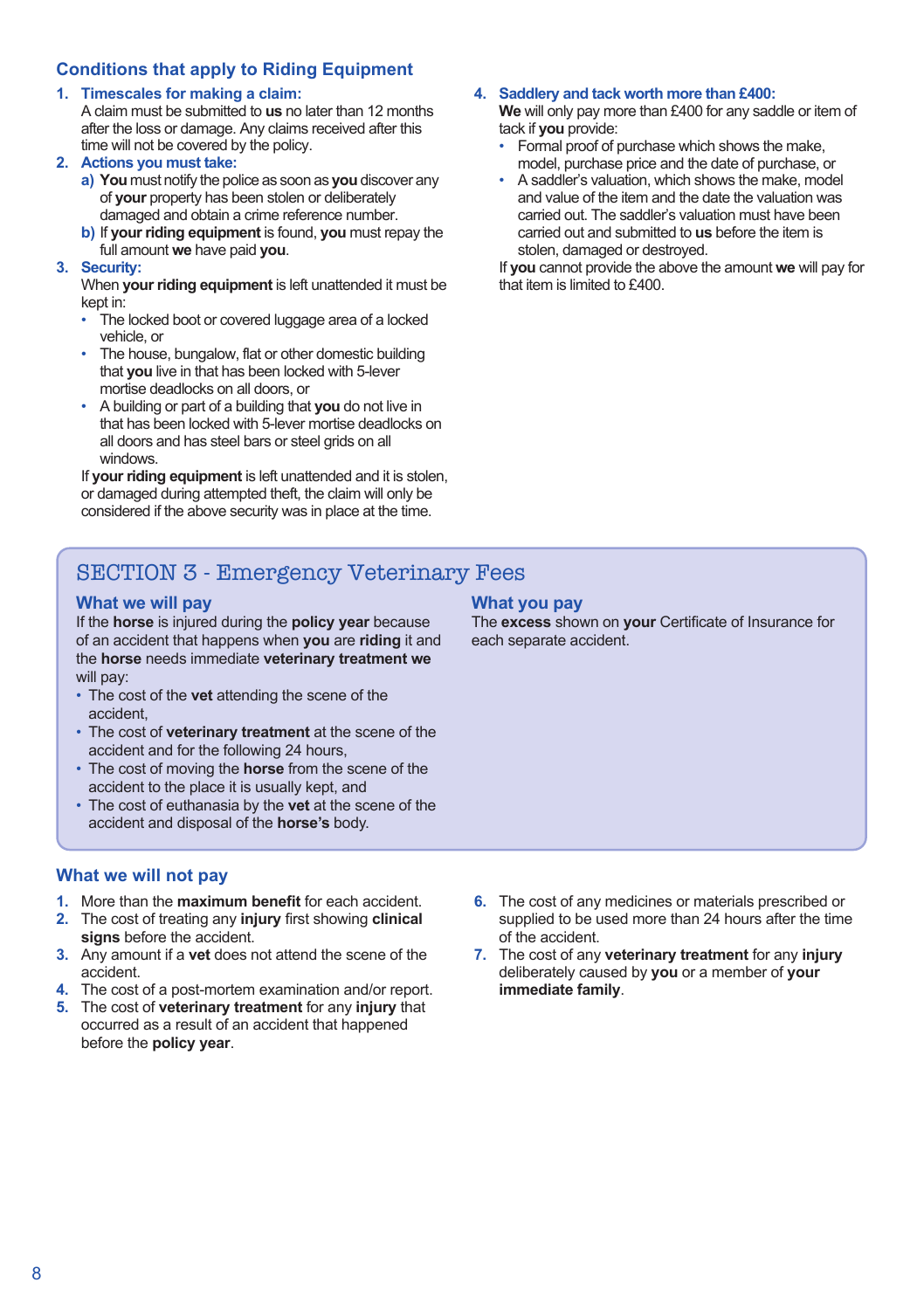#### **Conditions applying to Emergency Veterinary Fees**

#### **1. Timescales for making a claim:**

A claim must be submitted to **us** no later than 12 months after the **horse** received treatment. Any claims received after this time will not be covered by the policy.

#### **2. Actions we may take:**

- **a)** If **we** receive a request to pay the claim settlement direct to a veterinary practice, **we** have the right to decline this request.
- **b)** If a veterinary practice asks **us** for information about **your** insurance cover and **we** agree to provide it, **we**  will only do this if the veterinary practice confirms they:
	- Recently provided treatment for the **horse**, or
	- Have spoken with **you** about providing treatment for the **horse** in the near future.

 In these cases, **we** will only tell the veterinary practice if **you** have an active insurance policy with **us**, and if **you** do – the date cover started, the type of cover in place, the monetary limits of your policy, the excesses **you** pay and if any exclusions have been placed on **your** cover.

#### **3. When the horse is staying at a veterinary practice or hospital:**

If the **horse** stays at a veterinary practice or hospital the policy covers the cost of veterinary and nursing care. This policy does not cover any charges made by the practice/ hospital for livery, stabling, grazing, bedding and feeding.

## SECTION 4 - Third Party Liability

#### **What we will pay**

If property is damaged, or someone is killed, injured or falls ill, as a result of an incident which happens while **you** are **riding** a **horse** during the **policy year** and **you** are legally responsible, **we** will pay:

- **1.** Compensation and claimant's costs and expenses, and
- **2.** Legal costs and expenses for defending a claim against **you**.

#### **What we will not pay**

- **1.** More than the **maximum benefit** for each incident.
- **2.** Any compensation, costs and expenses for defending **you** that **we** have not agreed beforehand.
- **3.** Any compensation, costs and expenses if **you** are legally responsible only because of a contract **you** have entered into.
- **4.** Any compensation, costs and expenses for the death, **injury** or illness of an **immediate family** member or anyone who lives with **you** or is employed by **you**.
- **5.** Any compensation, costs and expenses for property that belongs to **you**, an **immediate family** member or anyone who lives with **you** or is employed by **you**.
- **6.** Any compensation, costs and expenses for property that belongs to, or is the responsibility of, **you**, an **immediate family** member or anyone who lives with **you** or is employed by **you**.
- **7.** Any compensation, costs and expenses that result from an incident if **you** have not followed instructions or advice given to **you** by the owner of the **horse**, or the person responsible for him/her.
- **8.** Any compensation, costs and expenses if the incident happens in an area or place where horses are specifically prohibited, unless the **horse** escapes and enters the area outside of **your** control.

**What you pay**

The **excess** shown on **your** Certificate of Insurance for each incident where property has been damaged.

- **9.** Any compensation, costs and expenses for an incident which occurs when the **horse** is tethered or when the **horse** had escaped from, or has been purposefully released from, a tether.
- **10.** Any compensation, costs and expenses if all or part of a fence, a wall, a gate or an agricultural crop is damaged
- **11.** Any compensation, costs and expenses if the **horse you** are driving is attached to a vehicle that needs third party cover under any road traffic law.
- **12.** Any compensation, costs and expenses if **you** are legally responsible under the laws of any country, other than the United Kingdom or members of the European Union.
- **13.** Any compensation, costs and expenses if **you** are responsible for air, water or soil pollution, unless it can be proven that the pollution took place immediately after and as a result of an accident involving a **horse you** are **riding**.

*Conditions apply to this section - please also read 'Conditions applying to Third Party Liability and Custodial Liability' on page 10*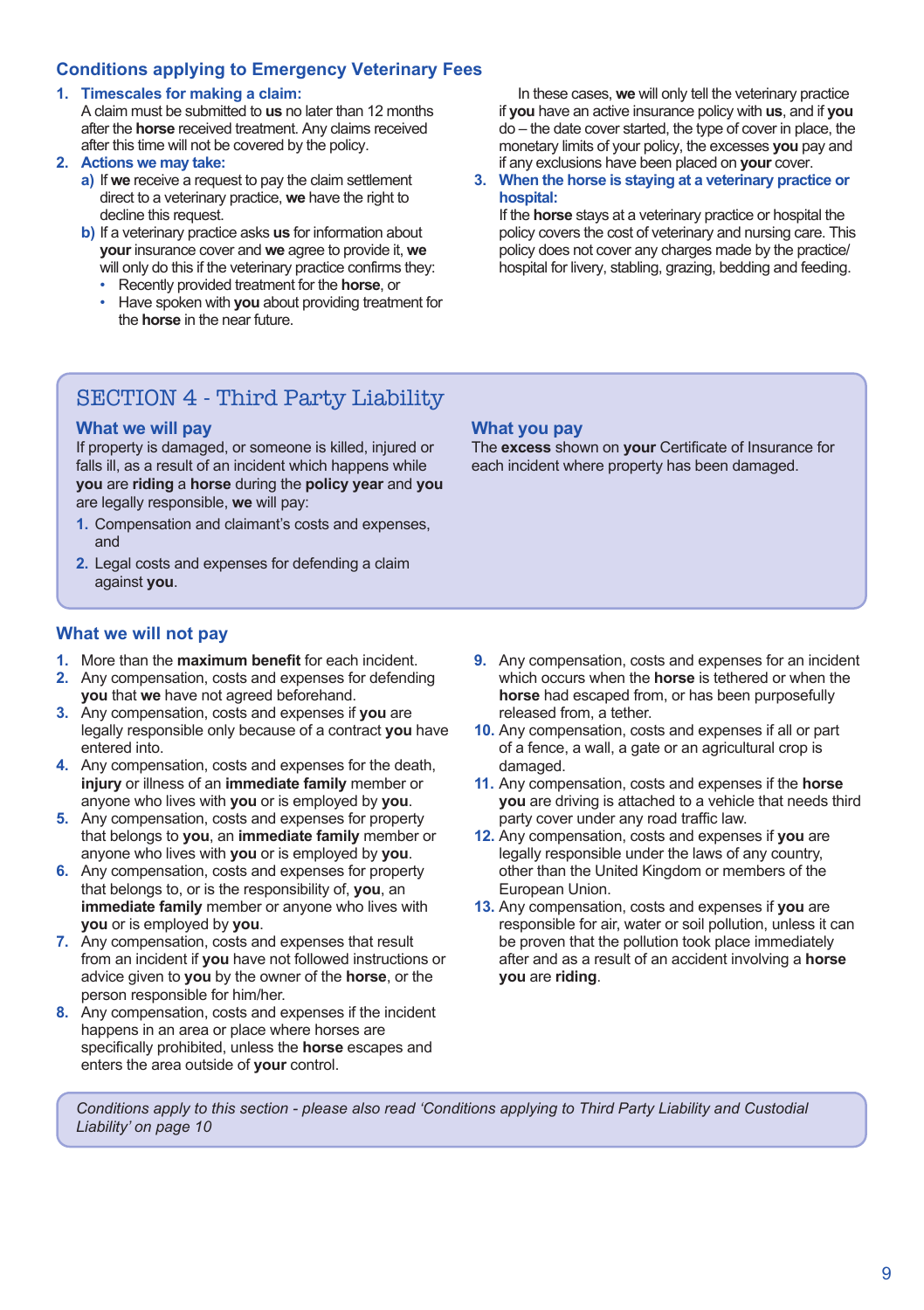## SECTION 5 - Custodial Liability

#### **What we will pay**

If, during the **policy year**, the **horse** is injured or dies as a result of an accident that happens while **you** are **riding** it, or a horse-drawn vehicle attached to a **horse you** are driving is damaged, and **you** are legally responsible, **we** will pay:

- **1.** Compensation and claimant's costs and expenses, and
- **2.** Legal costs and expenses for defending a claim against **you**.

#### **What we will not pay**

- **1.** More than the **maximum benefit** for each accident.
- **2.** Any amount for defending **you** that **we** have not agreed beforehand.
- **3.** Any amount if **you** are legally responsible only because of a contract **you** have entered into.
- **4.** Any amount if the **horse** or horse-drawn vehicle belongs to **you**, an **immediate family** member or anyone who lives with **you** or is employed by **you**.

#### **Conditions applying to Third Party Liability and Custodial Liability**

#### **1. Actions you must take:**

- **a) You** must not admit responsibility, agree to pay any claim or negotiate with any person following an incident.
- **b) You** must notify **us** as soon as possible:
	- If an incident occurs which could lead to a claim under this section, even if **you** don't believe a claim will be made against **you** at the time.
	- Upon being advised of any prosecution, inquest or enquiry which could lead to a claim under this section.
- **c) You** must immediately send **us** any writ, summons or legal documents **you** receive and **you** or any other person must not respond to any of these documents.

**What you pay**

The **excess** shown on **your** Certificate of Insurance for each claim for each accident.

- **5.** Any amount if **you** are legally responsible under the laws of any country, other than the United Kingdom or members of the European Union.
	- **d) You** agree to provide **us** with any information connected with the claim **we** ask for including details of the **horse's** history.
	- **e) You** agree to tell **us** or help **us** find out all the circumstances of an incident that results in a claim, provide written statements and go to court if needed.
	- **f) You** must allow **us** to take charge of **your** claim and allow **us** to prosecute in **your** name for **our** benefit.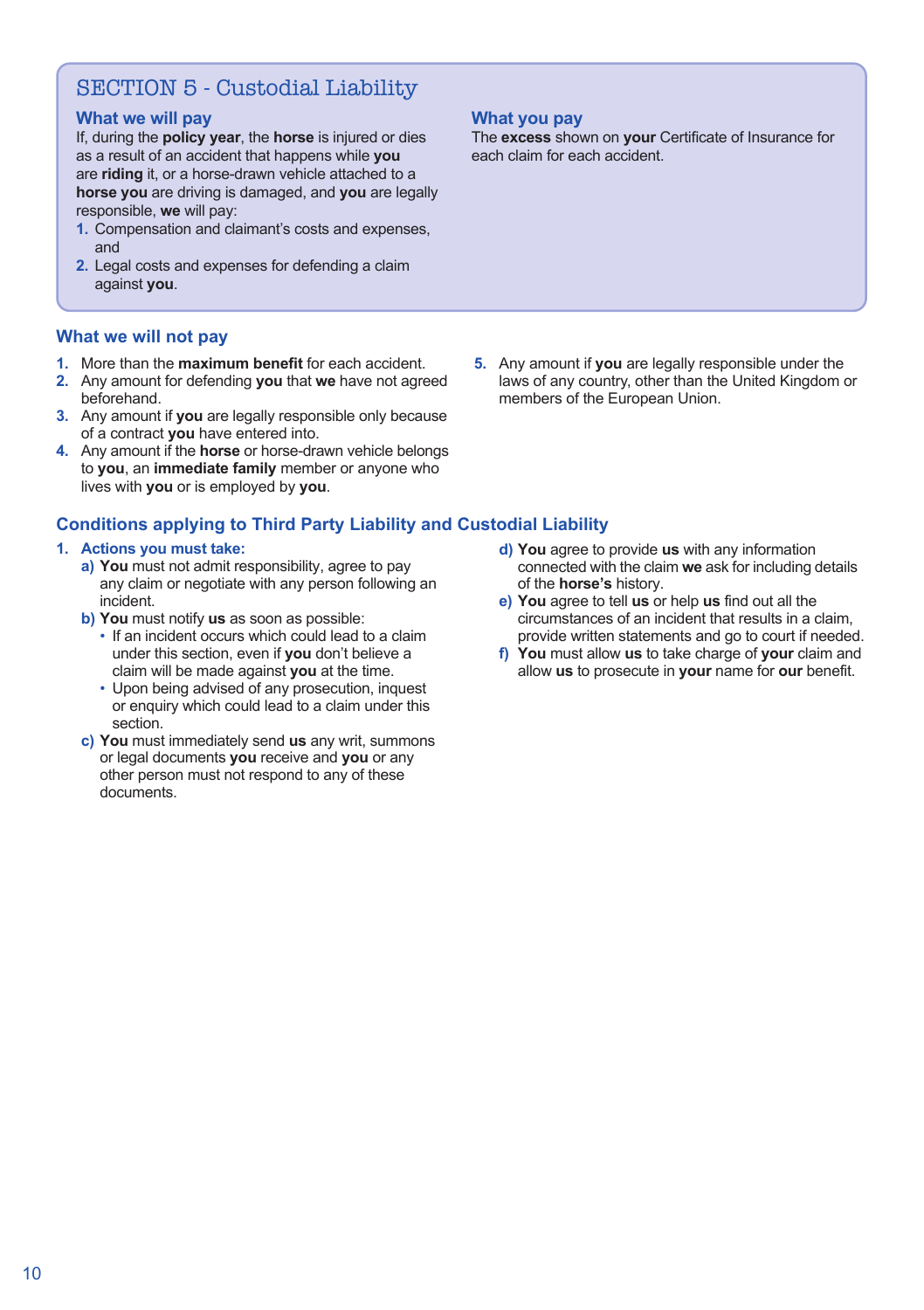## **General exclusions that apply to all sections of your policy**

This policy does not cover the following:

#### **1. The horse:**

- Any incident or **injury** which involves a **horse** that is:
- Owned by, or
- On **full loan** to,

**You**, an **immediate family** member or anyone who lives with **you** or is employed by **you**.

#### **2. Activities your policy does not cover:**

- **a)** Any incident or **injury** that happens when **you** are taking part in horseball, arab racing, team chasing, hunter chasing, point-to-pointing, polocrosse, polo and any unlawful activities.
- **b)** Any incident or **injury** that happens when **you** are taking part in any professional competition or racing, including point-to-point racing.

#### **3. Business activities:**

Any incident or **injury** that happens while **you** are carrying out **your** business activity, **your** profession, **your** occupation or while **you** are working for someone, including voluntary work.

**4. Exclusions:**

Any **injury** or incident which is related to anything that is excluded on **your Certificates of Insurance**.

#### **5. Laws and regulations:**

- **a)** Any amount connected with a criminal court case.
- **b)** Any fines or penalties.
- **c)** Any amount which results from **you** acting or behaving unlawfully.
- **d)** Any amount if **you** break the United Kingdom laws or regulations, including those relating to animal health or importation.

#### **6. Miscellaneous:**

- **a)** Any amount caused by an act of force or violence for political, religious or ideological reasons, war, riot, revolution or any similar event, including any chemical or biological terrorism
- **b)** Any amount caused by radiation, nuclear explosion, nuclear fallout or contamination by radioactivity.
- **c)** Any amount caused by an act of terrorism, the use or threatened use of violence to scare or intimidate, malicious persons, civil disobedience, strikes, people taking part in labour disturbances or the involvement of any unlawful organisation in Northern Ireland.
- **d)** Any amount caused by the pressure waves of an aircraft, spacecraft or anything else travelling at sonic or supersonic speed
- **e)** Any amount resulting from diseases transmitted from animals to humans.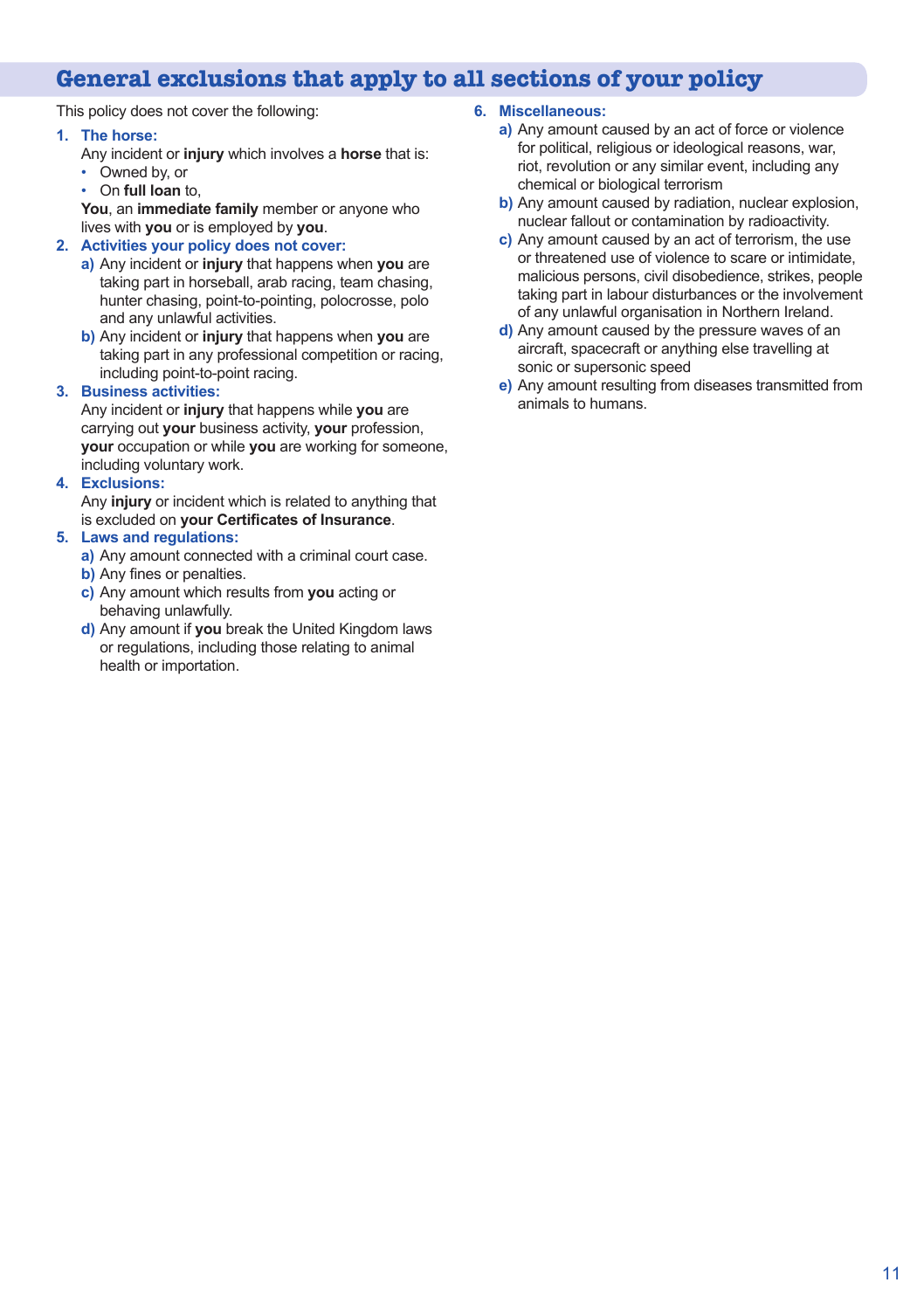## **Claiming**

This section tells **you** what **you** will need to send **us** if **you** need to make a claim. There's lots of useful information on **our** website petplanequine.co.uk; where **you** can also track the progress of an existing claim at **your** convenience.

#### **Notifying us of a potential claim:**

- **You** must let **us** know of any circumstances which are likely to lead to a claim.
- For Third Party Liability and Custodial Liability **you** must let **us** know of any incident that happens even if **you** don't believe a claim will be made against **you** at the time. Details of what **you** need to do if an incident happens can be found in 'Conditions applying to Third Party Liability and Custodial Liability' point 1.

#### **Requesting a claim form:**

Some of the claim forms can be downloaded from **our** website petplanequine.co.uk. Please contact **us** if **you** would like a form sent through the post or by email.

#### **Fraud**

Fraud increases **your** premium and the premiums of all policyholders. If **you**:

- Provide **us** with false information,
- Make a false or exaggerated claim with **us**, or
- Make any claim with **us** that involves **your** dishonesty,

**We** will not pay **your** claim and **we** can void **your policy** and inform the relevant authorities. If **we** pay a claim and subsequently find the claim was fraudulent, **you** must repay **us** the full amount.

'Void **your** policy' means **we** will cancel **your** policy from the date the fraud occurred. If **we** take this action **you** must:

- a)Repay **us** any claim payments **we** have made from the date the fraud occurred; this is regardless of whether or not the claims were fraudulent.
- b) Tell any other insurer that **we** have void **your** policy; failure to do this could invalidate any future insurance

## policy. **HOW TO CLAIM**

It's easy to make a claim with Petplan Equine. Simply send **us your** completed claim form along with the supporting documentation shown in the table. **We** need this information in order to process **your** claim and if any information is missing, **we** will return the claim form to **you** which will unfortunately delay **your** claim. Please make sure **your** claim form is completed fully by both **you** and if applicable the **vet** or doctor. It is important to be aware that **your** insurance does not cover any charges made for the completion of claim forms or the cost of any supporting documentation.

## **Supporting documentation to be sent with your claim form**

When **you** send **your** claim in the post **you** must send **us** the original documents. If the claim is being faxed or emailed please retain original copies of all documents (including the claim form and any invoices).

| <b>Section 1</b><br><b>Personal Accident</b>                                                       | Please contact us and we will advise what additional documents are needed.                                                                                                                                                                                                                                                                                                                                                                                                                                                                                                                                                                                                                                                                |
|----------------------------------------------------------------------------------------------------|-------------------------------------------------------------------------------------------------------------------------------------------------------------------------------------------------------------------------------------------------------------------------------------------------------------------------------------------------------------------------------------------------------------------------------------------------------------------------------------------------------------------------------------------------------------------------------------------------------------------------------------------------------------------------------------------------------------------------------------------|
| <b>Section 2</b><br><b>Riding Equipment</b>                                                        | Please send us:<br>• For any items valued over £400 - the purchase receipt or saddler's valuation<br>• If the item has been stolen:<br>- The crime report.<br>- Two quotations to replace the item with a new equivalent item.<br>- Photographs showing the damage to the place where the items were stolen<br>from<br>• If the item is damaged and repairable:<br>- Two estimates for repair<br>- Photographs showing the damage to the item<br>• If the item is damaged and not repairable:<br>- Written confirmation from a saddler stating the item is damaged beyond<br>repair and stating the current salvage value.<br>- Two quotations to replace the item with a brand new equivalent item.<br>- Photographs showing the damage. |
| <b>Section 3</b><br><b>Emergency Veterinary Fees</b>                                               | Please send us the invoices which show what you are claiming for.                                                                                                                                                                                                                                                                                                                                                                                                                                                                                                                                                                                                                                                                         |
| <b>Section 4</b><br><b>Third Party Liability</b><br><b>Section 5</b><br><b>Custodial Liability</b> | • You must phone us if an incident happens, even if you don't believe a claim<br>will be made against you at the time.<br>• Please send us all correspondence, writs, summons or other legal documents<br>as soon as you receive them. You or any other person must not respond to<br>any of these documents.                                                                                                                                                                                                                                                                                                                                                                                                                             |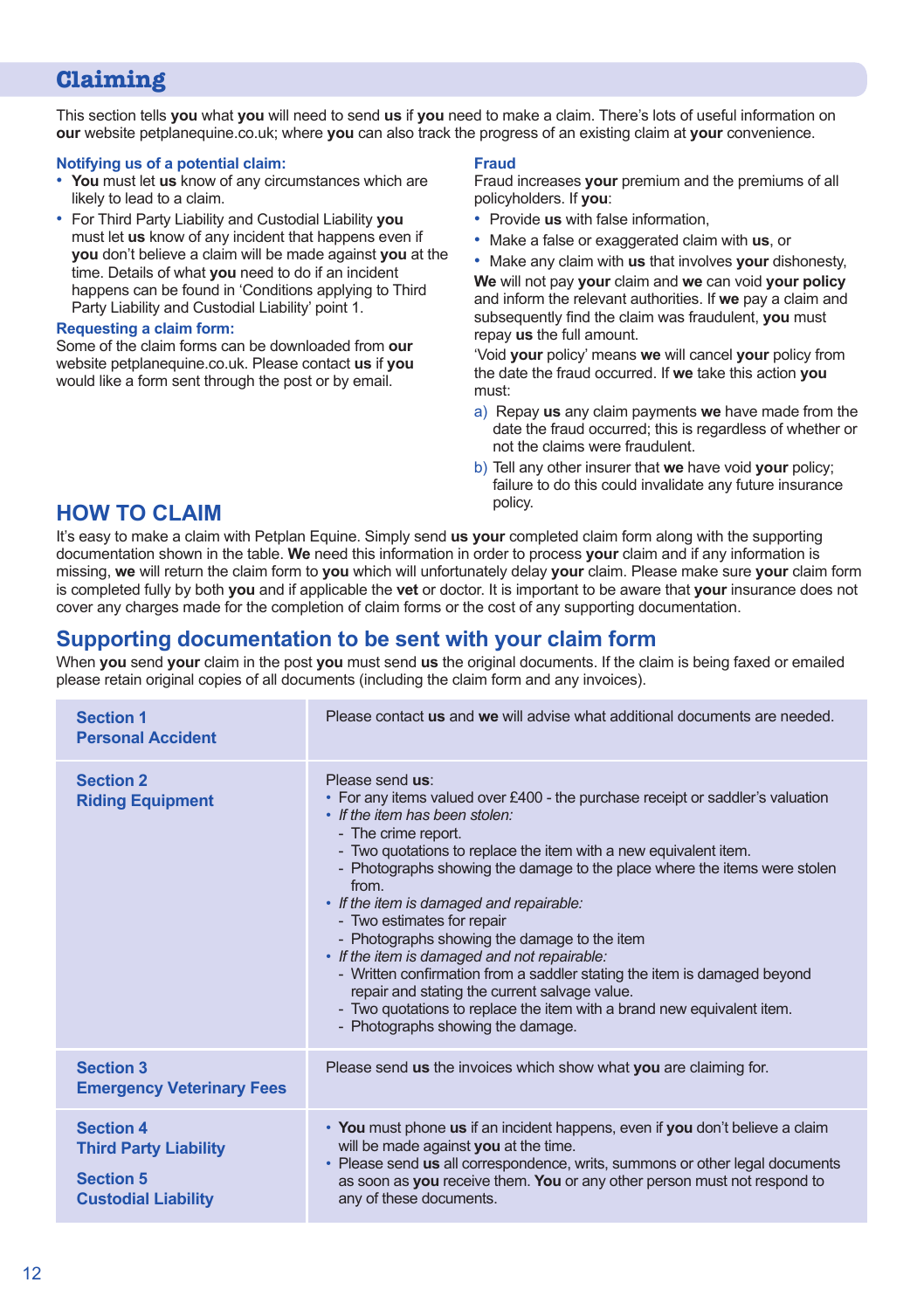## **Making a complaint**

**Our** aim is to get it right, first time every time. If **you** have a complaint **we** will try to resolve it straight away. If **we** are unable to, **we** will confirm **we** have received **your** complaint within five working days and do **our** best to resolve the problem within four weeks. If **we** cannot **we** will let **you** know when an answer may be expected. If **we** have not resolved the situation within eight weeks **we** will issue **you** with information about the Financial Ombudsman Service (FOS) which offers a free, independent complaint resolution service. If **you** have a complaint, please contact **our** Customer

Satisfaction Manager at:

Petplan Equine Great West House (GW2) Great West Road Brentford Middlesex TW8 9DX United Kingdom Email: petplan.csm@allianz.co.uk Telephone: 0345 075 2028

#### **You have the right to refer your complaint to the Financial Ombudsman, free of charge - but you must do so within six months of the date of the final response letter.**

If **you** do not refer **your** complaint in time, the Ombudsman will not have **our** permission to consider **your** complaint and so will only be able to do so in very limited circumstances. For example, if the Ombudsman believes that the delay was as a result of exceptional circumstances.

The Financial Ombudsman Service Exchange Tower London E14 9SR Website: www.financial-ombudsman.org.uk Telephone: 0800 0234567 or 0300 1239123 Email: complaint.info@financial-ombudsman.org.uk

Using **our** complaints procedure or contacting the FOS does not affect **your** legal rights.

#### **Financial Services Compensation Scheme**

If **we** are unable to meet **our** liabilities **you** may be entitled to compensation under the Financial Services Compensation Scheme (FSCS).

Further information about compensation scheme arrangements is available at www.fscs.org.uk, by emailing enquiries@fscs.org.uk or by phoning the FSCS on 0800 678 1100 or 0207 741 4100.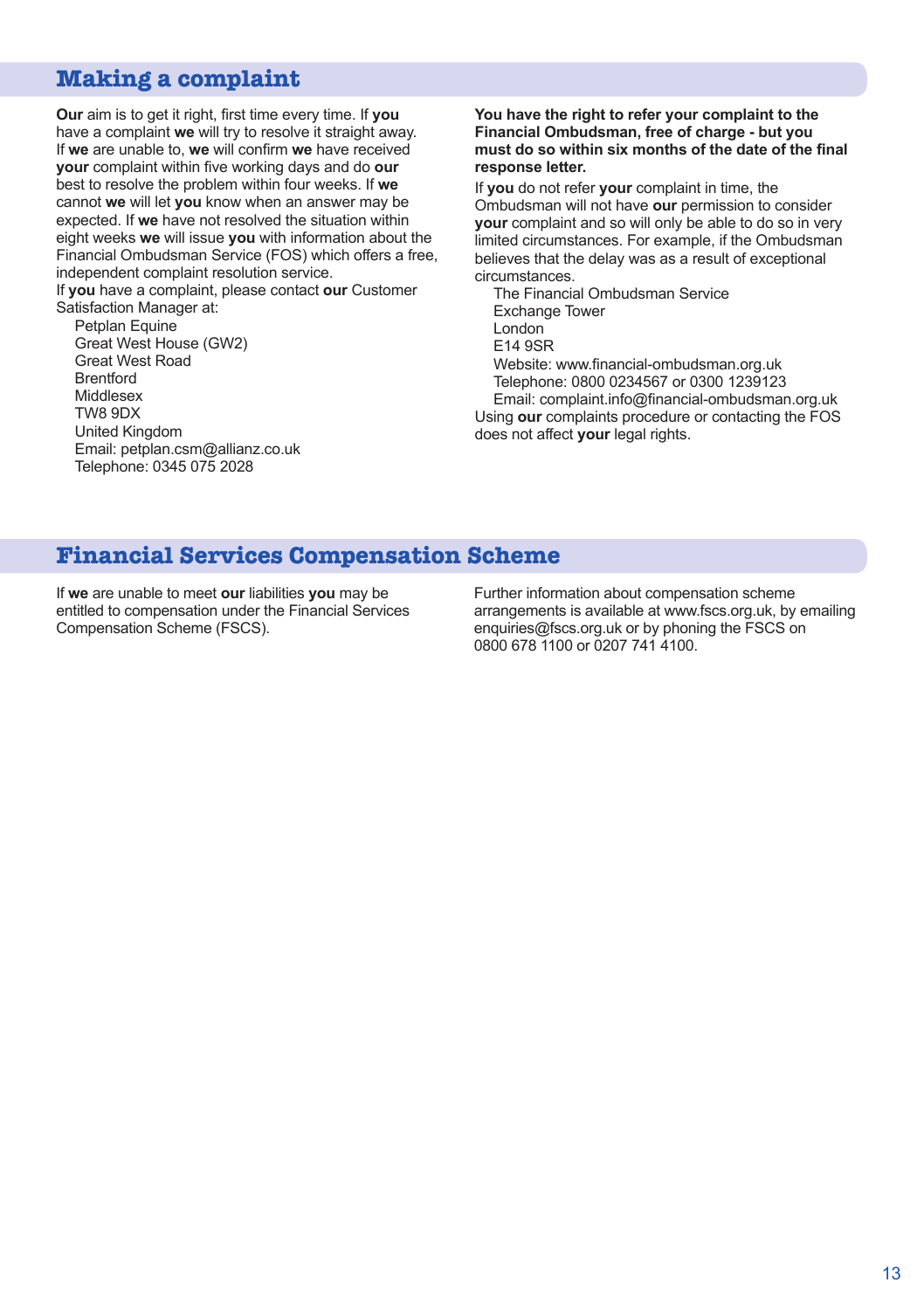In the Privacy Notice below you'll see that Allianz is mentioned. Petplan Equine is a subsidiary of Allianz Insurance plc and where **we** refer to '**we**' '**us**' and '**our**' it means Petplan Equine and Allianz Insurance plc.

### **Privacy Notice – how we use personal information**

#### **Introduction**

This notice explains how we collect, use and store personal information. Your privacy and personal information are important to us and we are committed to keeping it protected. We've tried to make this notice as clear and transparent as possible, so you are confident about how we use your information. As data controller, we are responsible for decisions about how your information will be processed and managed. You will also find details below regarding your rights under data protection laws and how to contact us.

#### **1. Who we are and whose personal information we collect**

When we refer to "we", "us" and "our" in this notice it means Allianz Insurance plc, Allianz Engineering Inspection Services Limited, Petplan Ltd and VetEnvoy. When we say "you" and "your" and "individuals" in this notice, we mean anyone whose personal information we may collect, including:

- anyone seeking an insurance quote from us or whose details are provided during the quotation process
- policyholders and anyone named on or covered by the policy
- anyone who may benefit from or be directly involved in the policy or a claim, including claimants and witnesses
- anyone who has a business relationship or transacts business with us or provides us with a service, such as brokers, intermediaries and animal breeders

#### **2. How we use personal information**

We use personal information in the following ways:

- to provide quotes, administer policies and policyholder claims and carry out engineering inspections to fulfil our contract
- to administer third party claims, deal with complaints and prevent financial crime to meet our legal obligations
- to manage our business, conduct market research and manage our relationships with business partners to meet the legitimate needs of our business
- to send marketing information about our products and services if we have received your specific consent.

There is no obligation to provide us with personal information, but we cannot provide our products and services without it.

**Anyone whose personal information we hold has the right to object to us using it.**

**They can do this at any time by telling us and we will consider the request and either stop using their personal information or explain why we are not able to. Further details can be found below.**

#### **3. Marketing**

We use an individual's personal information to market products and services to them.

Our marketing activities may include:

- providing information about products and services by telephone, post, email and SMS; we will either do this ourselves or use third party partners to do it for us
- working with selected partners to display relevant online advertisements, and to our other customers, on third party websites and social media platforms. To do

this, we may provide our partners with an individual's personal information in an encrypted format, which they use only to identify the appropriate audiences for our advertisements. We ensure that our partners delete this information once the advertisement audiences have been identified, and do not use the information for their own purposes

If you do not wish to receive marketing information about our products and services you can tell us at any time by using the contact details found in Section 10: Know your Rights.

#### **4. Automated decision making, including profiling**

We may use automated decision making, including profiling, to assess insurance risks, detect fraud, and administer your policy. This helps us decide whether to offer insurance, determine prices and validate claims. Anyone subject to an automated decision has the right to object to it. To do so please contact us using the details in Section 10: Know Your Rights and we will review the decision.

#### **5. The personal information we collect**

The information we collect will depend on our relationship with you. We collect the following types of personal information so we can complete the activities in Section 2: How We Use Personal Information:

- basic personal details such as name, age, contact details and gender
- family, lifestyle and social circumstances, such as marital status, dependants and employment type
- financial details such as direct debit or payment card information
- photographs and/or video, including surveillance to help us manage policies and assess claims
- tracking and location information if it is relevant to the insurance policy or claim
- identification checks and background insurance risk details including previous claims information
- information relating to the use of our websites via the use of cookies
- accessibility details if we need to make reasonable adjustments to help

• business activities such as goods and services offered In certain circumstances, we may request and/or receive special category or sensitive information about you. We would only collect this information if it is relevant to the insurance policy or claim or where it is necessary for a legal obligation:

- your current or former physical or mental health
- criminal offences, including alleged offences, criminal proceedings, outcomes and sentences (previous criminal convictions, bankruptcies and other financial sanctions such as County Court Judgements)

#### **6. Where we collect personal information**

We collect personal information direct from individuals, their representatives or from information they have made public, for example, on social media.

We also collect personal information from other persons or organisations, for example:

- credit reference and/or fraud prevention agencies
- emergency services, law enforcement agencies, medical and legal practices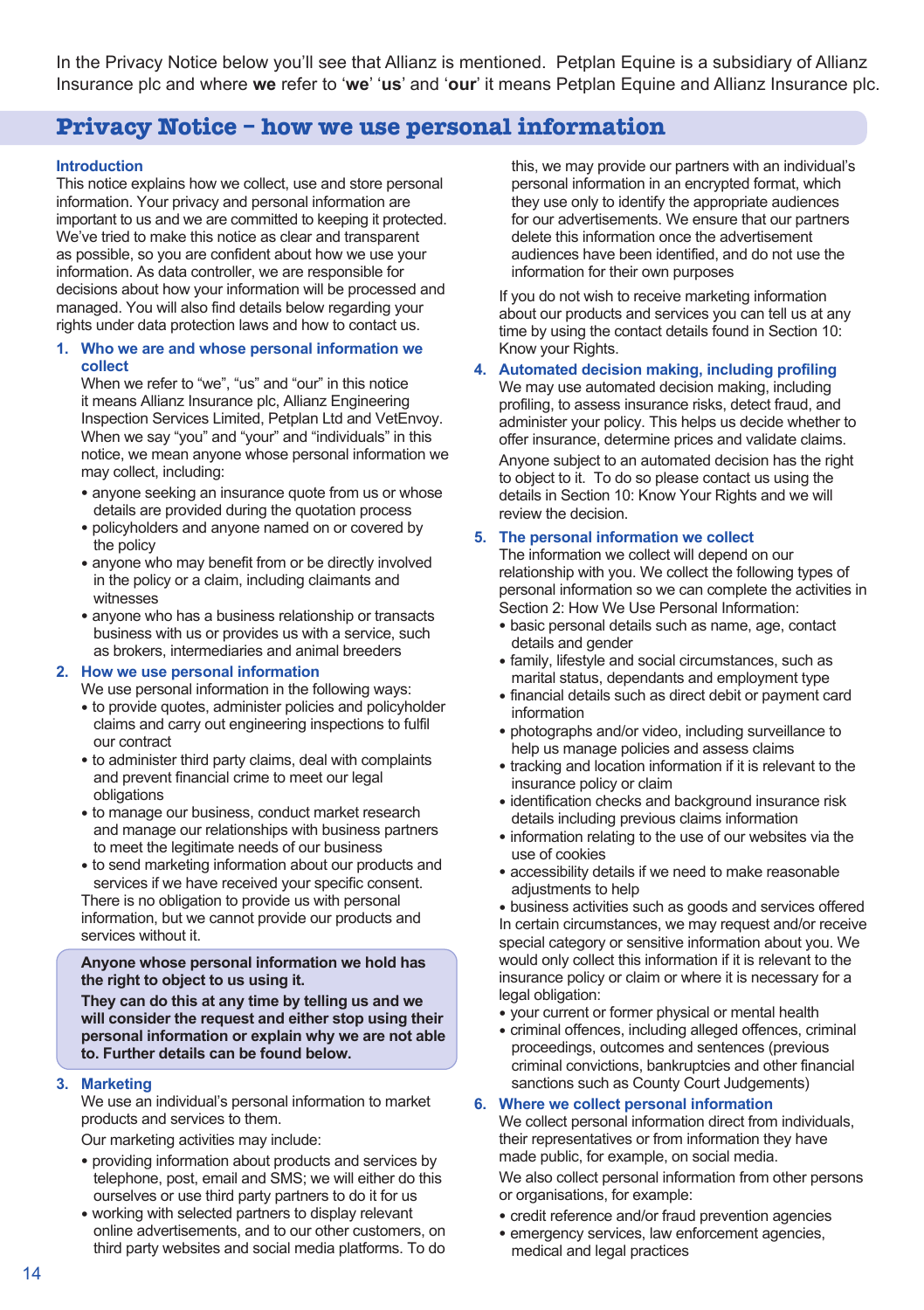- veterinary practices, animal charities and breeders
- insurance industry registers and databases used to detect and prevent insurance fraud, for example, the Motor Insurance Database (MID), the Motor Insurers Anti-Fraud and Theft Register (MIAFTR) and the Claims and Underwriting Exchange (CUE)
- insurance investigators and claims service providers
- other insurers or service providers who underwrite the insurance or provide the services for our products
- other involved parties, for example, claimants or witnesses.

We also collect information from your computer in the form of cookies. Please refer to our Cookie Policy for more details - https://www.allianz.co.uk/cookie-policy.html

#### **7. Sharing personal information**

We only share your information when necessary for the purposes stated in Section 2: How We Use Personal Information.

We may share personal information with:

- other companies within the global Allianz Group www.allianz.com
- credit reference, fraud prevention and other agencies that carry out certain activities on our behalf, for example, the Motor Insurance Database (MID), the Insurance Fraud Bureau (IFB) and marketing agencies if agreed
- our approved suppliers to help deal with claims or manage our benefit services, for example, vehicle repairers, veterinary advisors, legal advisors and loss adjusters
- other partners, local authorities and councils, including the RSPCA, if we suspect or conclude, following investigation, poor breeding practices and animal cruelty
- other insurers, third party underwriters, reinsurers, insurance intermediaries, regulators, law enforcement and the Financial Ombudsman Service (FOS); and other companies that provide services to us or you, for example, the Employers Liability Tracing Office (ELTO) and the Claims and Underwriting Exchange (CUE) and network organisations of which you are a member
- external agencies for market research purposes
- any organisation where you have agreed for them to receive that data as part of the terms and conditions of your membership or affiliation
- prospective buyers in the event that we wish to sell all or part of our business

#### **8. Transferring personal information outside the UK** We use servers located in the European Union (EU) to store personal information where it is protected by laws equivalent to those in the UK. We may transfer personal information to other members of the global Allianz Group to manage the insurance policy or claim; this could be inside or outside the EU. We have Binding Corporate Rules (BCRs) which are our commitment to the same high level of protection for personal information regardless of where it is processed. These rules align with those required by the European Information Protection authorities. For more information about BCRs, please contact our Data Protection Officer. Some of our suppliers have servers outside the EU. Our contracts with these suppliers require them to provide equivalent levels of protection for personal information.

#### **9. How long we keep personal information** We keep information only for as long as we need it to administer the policy, manage our business or as required by law or contract.

#### **10. Know your rights**

Any individual whose personal information we hold has a number of rights in relation to how that information is processed by us. You have the following rights:

- **The right to object –** individuals can object to us processing their data and we will either agree to stop processing or explain why we are unable to
- **The right of access –** individuals can request a copy of their personal information we hold, subject to certain exemptions (a subject access request)
- **The right of rectification –** individuals can ask us to update or correct their personal information to ensure its accuracy
- **The right to be forgotten –** individuals can ask us to delete their personal information from our records if it is no longer needed for the original purpose
- **The right of restriction –** individuals can ask us to restrict the processing of their personal information in certain circumstances
- **The right to data portability –** individuals can ask for a copy of their personal information, so it can be used for their own purposes
- **The right to withdraw consent –** individuals can ask us, at any time, to stop processing their personal information, if the processing is based only on individual consent
- **The right to make a complaint –** individuals can complain if they feel their personal information has been mishandled. We encourage individuals to come to us in the first instance but they are entitled to complain directly to the Information Commissioner's Office (ICO) www.ico.org.uk

If you wish to exercise any of these rights you can do so by contacting our Data Rights team:

| Phone:   | 0208 231 3992                          |
|----------|----------------------------------------|
| Email:   | datarights@allianz.co.uk               |
| Address: | Allianz Insurance Plc. Allianz.        |
|          | 57 Ladymead, Guildford, Surrey GU1 1DB |

#### **11. Allianz (UK) Group Data Protection Officer contact details**

Allianz Insurance plc, Allianz Engineering Inspection Services Limited, Petplan Ltd and VetEnvoy are companies within the Allianz Holdings. Any queries about how we use personal information should be addressed to our Data Protection Officer: Phone: 0330 102 1837

Email: dataprotectionofficer@allianz.co.uk Address: Data Protection Officer, Allianz, 57 Ladymead, Guildford, Surrey GU1 1DB

#### **12. Changes to our Privacy Notice**

This Privacy Notice was last updated in September 2020.

Occasionally it may be necessary to make changes to this notice. When that happens we will provide an updated version at the earliest opportunity. The most recent version will always be available on our website www.allianz.co.uk.

#### **13. Allianz Privacy Standards (APS)**

The Allianz Privacy Standard provides you with information on the rules governing the international transfer of personal data between Allianz Group companies operating in the European Economic Area (EEA) and Allianz Group companies outside that area. The Allianz Privacy Standard also describes your rights in respect of such transfers, what to do if you want to exercise your rights or complain about such transfers, and how to contact us.

The latest Allianz Privacy Standard can be found at https://www.allianz.com/en/privacy-statement.html.